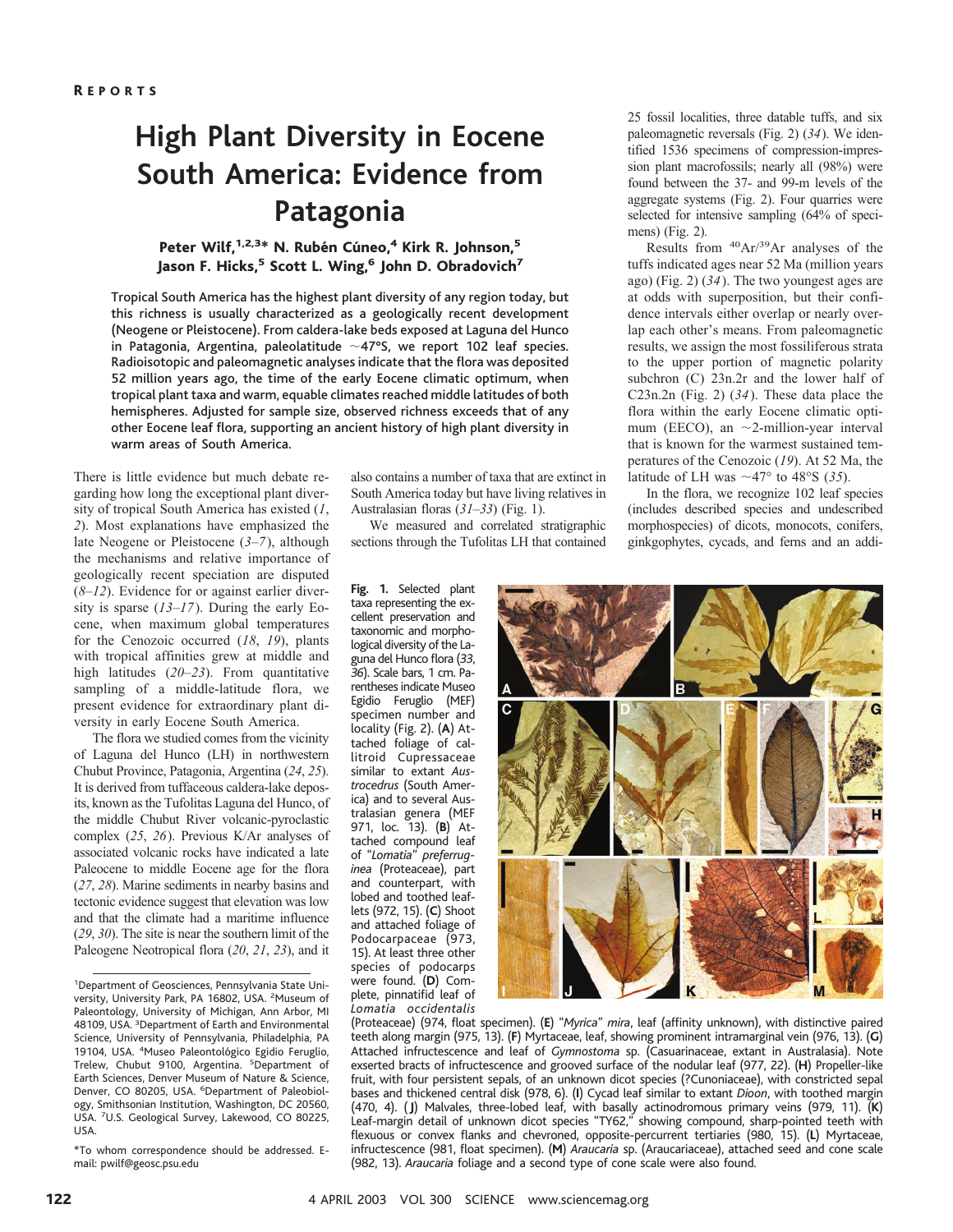tional 22 reproductive species from these groups (Fig. 1) (*33*, *34*, *36*). Dicots were the most diverse group, with 88 leaf species.

To evaluate species diversity relative to sample size, we derived rarefaction curves from relative abundance data of dicot leaves for the four most heavily sampled quarries, both individually (Fig. 3A) and in combination (Fig. 3B), as well as for the bulk flora (Fig. 3B). For comparison, we rarefied leaf counts for six Eocene floras from lacustrine and fluvial settings at middle paleolatitudes of western North America (Fig. 3). These six are diverse, well studied, and quantitatively sampled in a manner similar to the sampling at LH. The total known diversity of some of the North American floras is much greater than indicated by rarefaction analyses, but this reflects selective sampling of unknown numbers of specimens over years or decades (*37*–*39*).

None of the North American floras provides a precise temporal and depositional analog to the LH flora, but they represent similar age (Wyoming floras), topographic and depositional setting (Republic, Green River, Florissant), or maritime climate (Puget Group, Chalk Bluffs) (legend to Fig. 3). The Green River and Florissant floras are known for preservation of attached plant organs (*37*). No Eocene North American floras are available from caldera lakes, a setting that might favor the preservation of plant diversity because of steep surrounding topography



**Fig. 2.** Stratigraphic section of the Tufolitas Laguna del Hunco, aggregate thickness 170 m, showing principal lithologies; six local sections; correlations (yellow) along marker beds for the five continuous sections (B to F); plant localities; radiometrically dated samples, with 95% confidence intervals; virtual geomagnetic pole latitudes (VGP lat.); intervals of reversed and normal polarity (R1, N1, etc.), assignments to magnetic polarity subchrons (we interpret the single-site reversals, N1 and R3, as unidentified cryptochrons of short duration); and climatic results from leaf-margin (MAT ) and leaf-area (MAP) analyses (*34*). The base of the Tufolitas LH was found only in section A, which could not be traced accurately across a fault to continuous sections B to F; these sections were measured on outcrops extending 1.3 km along a single drainage and were correlated by bed tracing. Section A is placed at an artificially high position in the figure (*34*). Most plant fossils occurred in tuffaceous mudrocks (*34*). Asterisks, the four principal quarries (see text and Fig. 3A). Red circles with connecting line, means of three individually measured, oriented paleomagnetic samples per site for which circular standard deviation was <35°. Open circles, paleomagnetic sample means calculated by principal components analysis (*59*). Open triangles, sample means calculated by Fisher statistics (*60*). Labels show the number of species used in the estimates for both MAT and MAP. MAT error bars indicate  $\pm 1\sigma$  of binomial error or  $\pm 2^{\circ}{\sf C}$ , whichever is greater (46); MAP error bars are  $\pm 1\sigma$  (47). Climatic results for the "best levels" include species from principal quarries and ancillary quarries excavated along strike (*34*). Bulk estimates include four species found only in float rocks not assignable to a precise stratigraphic level (*34*). Plant locality 19, not in a measurable position, is not shown.

#### **REPORTS**

(*38*, *40*). However, topography surrounding the caldera lake at LH was more subdued than it was to the south (*25*), and even in lake basins with high relief, remains of plants from elevated areas are rare (*41*). The most reliable comparisons are those with single quarries from fossil lakes (Fig. 3A, Republic, Green River, and Florissant). The combined quarries (Fig. 3B) introduce varying amounts of temporal and spatial mixing that may increase diversity artifactually, with perhaps the greatest effect in the Puget Group (*42*).

The rarefaction analyses show that the LH flora is significantly more rich for its sample size than any Eocene leaf flora from North America (Fig. 3). Three of the four principal quarries from LH plot above (quarry 2) or within the 95% confidence limits of the most diverse North American localities (Fig. 3A). The same high diversity is apparent in rarefactions of the bulk flora and for subsets of the principal quarries (Fig. 3B). Nearly the same rarefaction curves result if the most diverse LH locality is removed (not shown). Thus, the elevated diversity observed at LH does not depend on a single locality or on the aggregation of numerous localities*.* Total richness also significantly exceeds that known from Eocene leaf floras of Germany (*43*), Australia (*44*), and Tanzania (*45*).

The mean annual temperature (MAT) estimated from leaf-margin analysis (*34*, *46*) of the bulk flora is  $15.6^{\circ} \pm 2.0^{\circ}$ C (Fig. 2). Individual sampling levels suggest an overall warming of ~6 $\degree$ C (from ~12 $\degree$  to 18 $\degree$ C), although we place the greatest confidence in the bulk estimate because of the large number of species used (Fig. 2). Mean annual precipitation (MAP) is estimated from leaf-area analysis (*47*) as 100 to 120 cm, with no evidence of significant change within the sampled interval (Fig. 2) (*34*). This estimate should be taken as a minimum: The high diversity of the flora suggests that the upper ranges of leaf size for many rare species are not yet sampled, and transport into lakes generally selects against large leaves (*48*). The combined presence of palms, cycads, araucarian conifers, diverse podocarps, and *Gymnostoma* (Fig. 1), along with the absence of *Nothofagus*, provide evidence of an equable climate, with winter temperatures warmer than  $\sim 10^{\circ}$ C and abundant rainfall (*20*, *22*, *32*, *49*–*51*).

The precipitation proxies indicate that the Patagonian Andes to the west of LH did not cast a significant rain shadow, supporting other evidence for their low elevation (*29*, *52*). Our temperature data are corroborated by estimated sea-surface temperatures of 16° to 17°C during the EECO at four deep-sea sites from similar paleolatitudes in the South Atlantic (*53*). Marine and terrestrial proxy data from the Antarctic and from areas north of LH indicate temperatures that bracket our results latitudinally (*53*–*55*). Our estimated paleotemperatures for LH are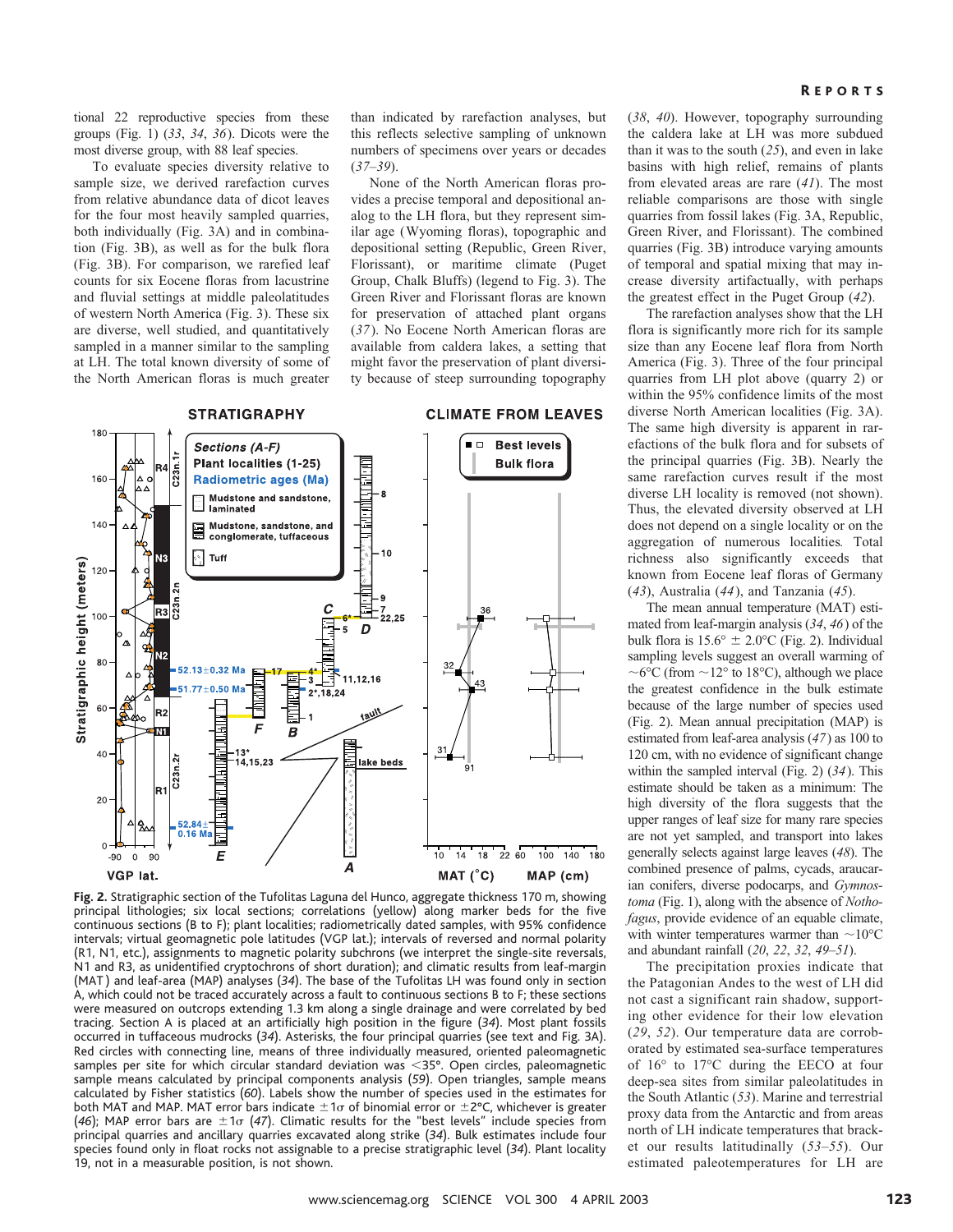#### R EPORTS

less than or approximately equal to most of the North American sites, and precipitation estimates are also mostly comparable (legend to Fig. 3). Thus, climate biases against or is neutral with regard to our observation of relatively high species richness at LH (*56*, *57*).

Other evidence also is consistent with elevated floral diversity in Paleogene South America. The Eocene flora of Río Pichileufú, from  $\sim$  160 km NNW of LH, contains many of the same species as the LH flora and appears to be as diverse (*33*, *58*), which suggests that rich, subtropical vegetation ex-

**Fig. 3.** Rarefied richness of dicot leaf species at Laguna del Hunco and quantitatively sampled sites from the Eocene of North America. Left column in key and LH flora are lacustrine assemblages; right column is fluvially deposited floras. Dashed gray lines, 95% confidence intervals. Leaf-count data (*33*): Republic (*61*); Green River (*62*); Florissant (*63*); Puget Group (*42*, *64*); Chalk Bluffs (*65*); Wyoming EECO (*66*, *67*). (**A**) Single-quarry collections, labeled with abbreviations corresponding to the key, shown up to 500 specimens for detail and including all four principal localities for Laguna del Hunco (Fig. 2, asterisks). Wy-N and Wy-S label samples from northern (*66*) and southern (*67*) Wyoming, respectively. For North American floras with data from more than one locality, only the most diverse quarry is shown, and confidence intervals are given, for readability, only for the most diverse samples from LH and North America (Florissant). (**B**) Lumped counts of three or more quarries from a single area, as labeled and shown up to 5000 isted over a large portion of Eocene Patagonia. Palynological data from the Paleocene and Eocene of Colombia and Venezuela show significant diversification in association with warming temperatures and increased rainfall across the Paleocene-Eocene boundary, which suggests in situ speciation (*16*, *17*). Finally, numerous plant families that are now speciose in South America have Paleocene and Eocene fossil records there (*13*, *15*, *21*), demonstrating persistence and suggesting early diversification.

The current richness of South American floras has resulted from many factors, which



specimens. For LH, rarefactions are shown for all 25 quarries, for the four principal quarries as in (A), and for the three uppermost principal quarries (LH-2, 4, and 6). Rarefactions computed using Analytic Rarefaction 1.3, by S. Holland (*68*). Ages, geologic settings, and estimated MATs and MAPs (if available) from leaf-margin and leaf-area analysis; climatic estimates are adjusted from published values in some cases so that all MATs and MAPs in this paper are derived using the identical formulae (*34*): Republic, Washington, 49 to 50 Ma lake in volcanic highlands, ~13°C (61, 69); Green River flora (sample from Bonanza, Utah),  $\sim$ 43 to 48 Ma intermontane lake,  $\sim$ 15°C,  $\sim$ 84 cm (47, 70–72); Florissant, Colorado, ~34 Ma montane lake, ~12° to 13°C (37, 63, 73, 74); Puget Group flora, Washington, middle to late Eocene delta plain, ~16°C (42); Chalk Bluffs, California, 49 to 50 Ma fluvial system, ~17°C, ~160 cm (47, 65, 72, 75); Wyoming EECO, ~53 Ma swamps and distal splays, 21° to 22°C, 140 cm (*18*, *66*, *67*).

include immigration, isolation, low extinction rates, and natural selection related to climate change and orogeny. These have been used to hypothesize a late Cenozoic origin of high Neotropical diversity, but our results suggest that elevated plant diversity is an ancient feature of South America.

#### **References and Notes**

- 1. A. H. Gentry, *Proc.Natl.Acad.Sci.U.S.A.* **85**, 156 (1988).
- 2. S. D. Davis, V. H. Heywood, A. C. Hamilton, *Centres of Plant Diversity: A Guide and Strategy for their Conservation*, vol. 3, *the Americas* ( World Wide Fund for Nature, Cambridge, UK, 1997).
- 3. J. Haffer, *Science* **165**, 131 (1969).
- 4. S. A. Cowling, M. A. Maslin, M. T. Sykes, Quat. Res. (Orlando) **55**, 140 (2001).
- 5. J. E. Richardson, R. T. Pennington, T. D. Pennington, P. M. Hollingsworth, *Science* **293**, 2242 (2001).
- 6. J. Haffer, G. T. Prance, *Amazoniana* **16**, 579 (2001).
- 7. M. Nores, *J.Biogeogr.* **26**, 475 (1999).
- 8. M. B. Bush, *J.Biogeogr.* **21**, 5 (1994).
- 9. S. G. Haberle, *Quat.Res.* (Orlando) **51**, 27 (1999).
- T. van der Hammen, H. Hooghiemstra, *Quat. Sci. Rev.* **19**, 725 (2000).
- 11. P. A. Colinvaux, P. E. De Oliveira, *Palaeogeogr. Palaeoclimatol.Palaeoecol.* **166**, 51 (2001).
- 12. P. A. Colinvaux, G. Irion, M. E. Rasanen, M. B. Bush, J. A. S. N. De Mello, *Amazoniana* **16**, 609 (2001).
- 13. R. J. Burnham, A. Graham, *Ann. Missouri Bot. Gard.* **86**, 546 (1999).
- 14. C. Hoorn, Palaeogeogr. Palaeoclimatol. Palaeoecol. **109**, 1 (1994).
- 15. R. J. Morley, *Origin and Evolution of Tropical Rain Forests* ( Wiley, New York, 2000).
- 16. V. Rull, *Rev.Palaeobot.Palynol.* **107**, 83 (1999).
- 17. C. A. Jaramillo, *Paleobiology* **28**, 222 (2002).
- 18. S. L. Wing, H. Bao, P. L. Koch, in *Warm Climates in Earth History*, B. T. Huber, K. MacLeod, S. L. Wing, Eds. (Cambridge Univ. Press, Cambridge, 2000), pp. 197– 237.
- 19. J. C. Zachos, M. Pagani, L. C. Sloan, E. Thomas, K. Billups, *Science* **292**, 686 (2001).
- 20. E. J. Romero, *Ann.Missouri Bot.Gard.* **73**, 449 (1986).
- 21. , in *Biological Relationships Between Africa and South America*, P. Goldblatt, Ed. ( Yale Univ. Press, New Haven, CT, 1993), pp. 62– 85.
- 22. D. R. Greenwood, S. L. Wing, *Geology* **23**, 1044 (1995).
- 23. C. Villagran, L. F. Hinojosa, *Rev.Chil.Hist.Nat.* **70**, 241 (1997).
- 24. E. W. Berry, Johns Hopkins Univ. Stud. Geol. 6, 183 (1925).
- 25. E. Arago´n, M. M. Mazzoni, *Rev.Asoc.Geol.Argent.* **52**, 243 (1997).
- 26. C. S. Petersen, *Dir.Minas Geol.Bol.* **59**, 1 (1946).
- 27. S. Archangelsky, *Ameghiniana* **11**, 413 (1974).
- 28. M. M. Mazzoni, K. Kawashita, S. Harrison, E. Aragón, *Rev.Asoc.Geol.Argent.* **46**, 150 (1991).
- 29. L. G. Marshall, P. Salinas, *Rev.Geol.Chil.* **17**, 57 (1990).
- 30. V. A. Ramos, in *Tectonic Evolution of South America*, U. G. Cordani, E. J. Milani, A. T. Filho, D. A. Campos, Eds. (31st International Geological Congress, Rio de Janeiro, 6 to 17 August, 2000), pp. 561– 604.
- 31. E. J. Romero, L. J. Hickey, *Bull.Torrey Bot.Club* **103**, 126 (1976).
- 32. D. C. Christophel, *Aust.J.Bot.* **28**, 249 (1980).
- 33. About 45 fossil plant organs have been described previously from LH, although most are from Berry's 1925 monograph (*24*) and in need of revision. Our inspection of type collections shows that Berry's criteria for identifications were not consistent by modern standards. Petersen (*26*) listed additional species but did not reference, describe, or illustrate voucher specimens. We do not consider a previous leaf-margin analysis of the LH flora (*20*) to be reliable, because it is based on the historic data. In contrast, MacGinitie's circumscriptions of species entities (*63*, *65*, *70*) are stable despite ongoing revision (*37*), and his leaf counts (Fig. 3) are reliable. Our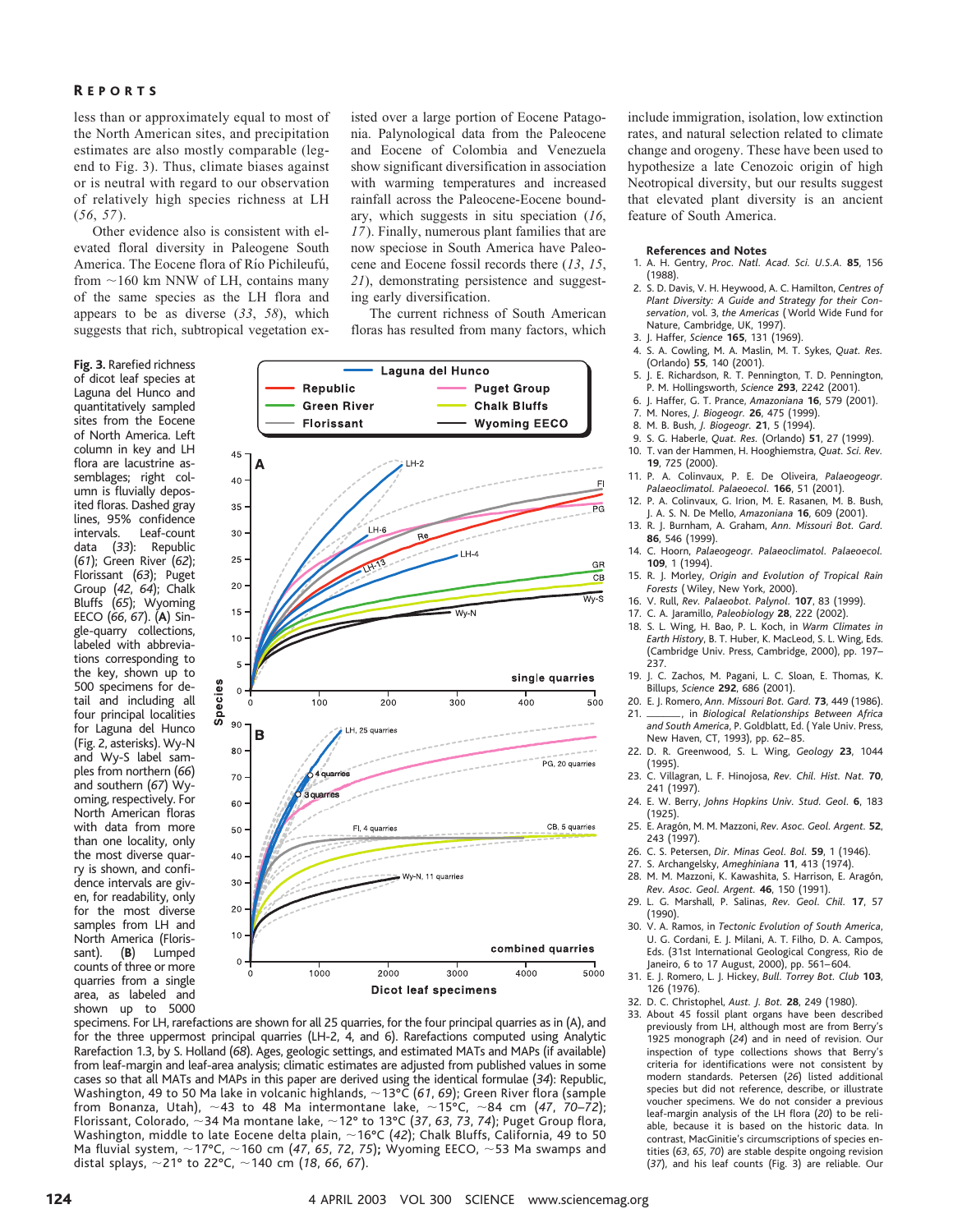inspection of type material from the Eocene Río Pichileufú flora (58) confirms the reported taxonomic similarity to the LH flora (*26*), and our preliminary field data from Río Pichileufú suggest a diversity comparable to LH. Formal taxonomic knowledge of the LH flora is not yet sufficient to allow rigorous analysis of familial and generic diversity (*34*, *36*). All 1215 voucher specimens for this study are housed at MEF, including exemplar specimens of each species. Fieldwork reported here took place in November 1999. We do not attempt to integrate our data with previous collections in the United States and Argentina, which would be inappropriate for our stratigraphic methodology.

- 34. Supporting methods, data, and analyses are available on *Science* Online.
- 35. W. W. Hay *et al.*, *Geol.Soc.Am.Spec.Pap.* **332**, 1 (1999).
- 36. The most abundant leaf taxa in the bulk flora were "*Celtis*" *ameghenoi* (?Celtidaceae, 233 specimens), "*Myrcia*" *chubutensis* (Myrtaceae, 183), cf. "*Schmidelia*" *proedulis* (Sapindaceae, 113), Leguminosae sp. "TY117" (110), "*Tetracera*" *patagonica* (?Cunoniaceae, 89), "*Myrica*" *mira* (unknown affinity, 65), and Lauraceae sp. "TY84" (52 specimens). Also present are *Ginkgo patagonica*, *Akania patagonica*, and several other leaf species of Sapindales; Leguminosae pods and leaves; *Orites bivascularis* fruits; and several leaf species of Proteaceae. Additional groups that are probably present include Clusiaceae, Escalloniaceae, Euphorbiaceae, Flacourtiaceae, Monimiaceae, and Rhamnaceae.
- 37. S. R. Manchester, *Proc.Denver Mus.Nat.Sci.Ser.4* **1**, 137 (2001).
- 38. High Eocene richness in the Northern Hemisphere is known from fruit, seed, and pollen floras, but these are not directly comparable to leaf floras because they represent fundamentally different taphonomic pathways and increased temporal averaging (*39*) as well as selective collecting in many cases. The most comparable leaf assemblage from a caldera lake is the late Oligocene Creede flora, Colorado, which is much less diverse than LH (*40*).
- 39. A. K. Behrensmeyer, S. M. Kidwell, R. A. Gastaldo, *Paleobiology* **26S**, 103 (2000).
- 40. J. A. Wolfe, H. E. Schorn, *Paleobiology* **15**, 180 (1989).
- 41. R. A. Spicer, J. A. Wolfe, *Paleobiology* **13**, 227 (1987).
- 42. R. J. Burnham, *U.S.Geol.Surv.Bull.* **2085-B**, 1
- (1994).
- 43. V. Wilde, H. Frankenhauser, *Rev.Palaeobot.Palynol.* **101**, 7 (1998).
- 44. D. R. Greenwood, P. T. Moss, A. I. Rowett, A. J. Vadala, R. L. Keefe, *Geol.Soc.Am.Spec.Pap.369*, in press.
- 45. P. S. Herendeen, B. F. Jacobs, *Am.J.Bot.* **87**, 1358 (2000).
- 46. P. Wilf, *Paleobiology* **23**, 373 (1997).
- 47. \_\_\_\_\_\_\_, S. L. Wing, D. R. Greenwood, C. L. Greenwood, *Geology* **26**, 203 (1998).
- 48. J. L. Roth, D. L. Dilcher, Cour. Forschungsinst. Senck*enb.* **30**, 165 (1978).
- 49. R. S. Hill, in *History of the Australian Vegetation: Cretaceous to Recent*, R. S. Hill, Ed. (Cambridge Univ. Press, Cambridge, 1994), pp. 390 – 419.
- 50. , T. J. Brodribb, *Aust.J.Bot.* **<sup>47</sup>**, 639 (1999).
- 51. P. Kershaw, B. Wagstaff, *Annu.Rev.Ecol.Syst.* **32**, 397 (2001).
- 52. E. W. Berry, *Proc.Natl.Acad.Sci.U.S.A.* **11**, 404 (1925).
- 53. J. C. Zachos, L. D. Stott, K. C. Lohmann, *Paleoceanography* **9**, 353 (1994).
- 54. R. N. Melchor, J. F. Genise, S. E. Miquel, *Palaios* **17**, 16 (2002).
- 55. A. L. Dutton, K. C. Lohmann, W. J. Zinsmeister, *Paleoceanography* **17** (10 May), 10.1029/2000PA000593 (2002).
- 56. A North American flora, from the early Paleocene of Castle Rock, Colorado, U.S.A. (*57*), is currently the oldest quantitatively documented, high-diversity assemblage that is dominated by angiosperms. Its richness is approximately equal to the LH flora, but it is derived from a true rainforest with much warmer and wetter conditions than any flora examined here (MAT of  $\sim$ 22°C, MAP of  $\sim$ 225 cm, using identical calibrations). This climatic setting, which is associated with

high plant diversity today (*2*), is not yet represented by South American Paleogene macrofloras.

- 57. K. R. Johnson, B. Ellis, *Science* **296**, 2379 (2002).
- 58. E. W. Berry, *Geol.Soc.Am.Spec.Pap.* **12**, 1 (1938).
- 59. J. L. Kirschvink, *Geophys.J.R.Astron.Soc.* **62**, 699 (1980).
- 60. R. Fisher, *Proc.R.Soc.London Ser.A* **217**, 295 (1953).
- 61. S. M. Passmore, K. R. Johnson, M. Reynolds, M. Scott, D. Meade-Hunter, *Geol.Soc.Am.Abs.Prog.* **34**, 556  $(2002)$
- 62. P. Wilf, C. C. Labandeira, K. R. Johnson, P. D. Coley, A. D. Cutter, *Proc.Natl.Acad.Sci.U.S.A.* **98**, 6221 (2001).
- 63. H. D. MacGinitie, *Carnegie Inst.Washington Publ.* **599**, 1 (1953).
- 64. Puget Group data excluded species occurrences at abundance  $= 1$  (singletons), which had a "minor" effect on the data set (*42*). At least 22 species were eliminated (*42*), and so our rarefaction of combined quarries includes 22 singletons as a minimum correction, raising the rarefied diversity accordingly (Fig. 3B).
- 65. H. D. MacGinitie, *Carnegie Inst.Washington Publ.* **534**, 1 (1941).
- 66. K. S. Davies-Vollum, S. L. Wing, *Palaios* **13**, 26 (1998).
- 67. P. Wilf, *Geol.Soc.Am.Bull.* **112**, 292 (2000).
- 68. www.uga.edu/ $\sim$ strata/software
- 69. J. A. Wolfe, W. C. Wehr, *U.S.Geol.Surv.Bull.* **1597**, 1 (1987).
- 70. H. D. MacGinitie, *Univ.Calif.Publ.Geol.Sci.* **83**, 1 (1969).
- 71. R. R. Remy, *U.S.Geol.Surv.Bull.* **1787-BB**, 1 (1992).
- 72. S. L. Wing, D. R. Greenwood, *Philos. Trans. R. Soc. London Ser.B* **341**, 243 (1993).
- 73. E. Evanoff, W. C. McIntosh, P. C. Murphey, *Proc. Denver Mus.Nat.Sci.Ser.4* **1**, 1 (2001).
- 74. K. M. Gregory, *Palaeoclimates* **1**, 23 (1994).
- J. A. Wolfe, C. E. Forest, P. Molnar, *Geol. Soc. Am. Bull.* **110**, 664 (1998).
- 76. Supported by the University of Pennsylvania Research Foundation, the Andrew W. Mellon Foundation, the Petroleum Research Fund, the National Geographic Society, and the Michigan Society of Fellows (P.W.); the Smithsonian Scholarly Studies Program (S.L.W.); and the Denver Museum of Nature & Science (K.R.J.). We thank P. Dodson and A. Johnson for expediting funding and P. Puerta, E. Ruigomez, R. Horwitt, and L. Canessa for field and laboratory assistance. Paleomagnetic analyses took place in the Paleomagnetic Laboratory of the Scripps Institution of Oceanography with assistance from L. Tauxe and J. Gee. R. Burnham, A. Dutton, R. Horwitt, B. Huber, K. MacLeod, J. Trapani, and four anonymous reviewers contributed useful critiques; E. Aragón, K. Bice, R. Hill, B. Jacobs, D. Greenwood, and R. Squires provided helpful discussions. We are indebted to the Nahueltripay family for land access.

#### **Supporting Online Material**

www.sciencemag.org/cgi/content/full/300/5616/122/ DC<sub>1</sub>

Materials and Methods Figs. S1 to S6 Tables S1 to S7 References and Notes

14 November 2002; accepted 11 February 2003

## **Carotenoid Modulation of Immune Function and Sexual Attractiveness in Zebra Finches**

Jonathan D. Blount,<sup>1\*</sup> Neil B. Metcalfe,<sup>1</sup> Tim R. Birkhead,<sup>2</sup> Peter F. Surai<sup>3</sup>

One hypothesis for why females in many animal species frequently prefer to mate with the most elaborately ornamented males predicts that availability of carotenoid pigments is a potentially limiting factor for both ornament expression and immune function. An implicit assumption of this hypothesis is that males that can afford to produce more elaborate carotenoid-dependent displays must be healthier individuals with superior immunocompetence. However, whether variation in circulating carotenoid levels causes variation in both immune function and sexual attractiveness has not been determined in any species. In this study, we show that manipulation of dietary carotenoid supply invokes parallel changes in cell-mediated immune function and sexual attractiveness in male zebra finches (*Taeniopygia guttata*).

Females in many animal species frequently prefer to mate with the most elaborately ornamented males (*1*), but how such displays reveal a male's worth is a contentious issue (*2–5*). For a signal to honestly reveal an individual's quality, it must be costly to

\*To whom correspondence should be addressed. Email: j.blount@bio.gla.ac.uk

produce (*6*, *7*). The expression of many ornamental traits depends on carotenoids, red and yellow pigments that animals cannot synthesize de novo and ultimately must obtain through their diet (*2–5*). Carotenoids are antioxidants and immunostimulants (*8*, *9*), and it has recently been hypothesized that a trade-off exists in carotenoid allocation between maintaining health and ornamentation: Males in better condition should require fewer carotenoids for immune function and could therefore use more of this resource to enhance ornamental display, thereby advertising their superior health (*10*, *11*). However, whether variation in

<sup>1</sup> Division of Environmental and Evolutionary Biology, Institute of Biomedical and Life Sciences, University of Glasgow, Glasgow G12 8QQ, UK. <sup>2</sup>Department of Animal and Plant Sciences, University of Sheffield, Sheffield S10 2TN, UK. <sup>3</sup> Avian Science Research Centre, Scottish Agricultural College, Auchincruive, Ayr KA6 5HW, UK.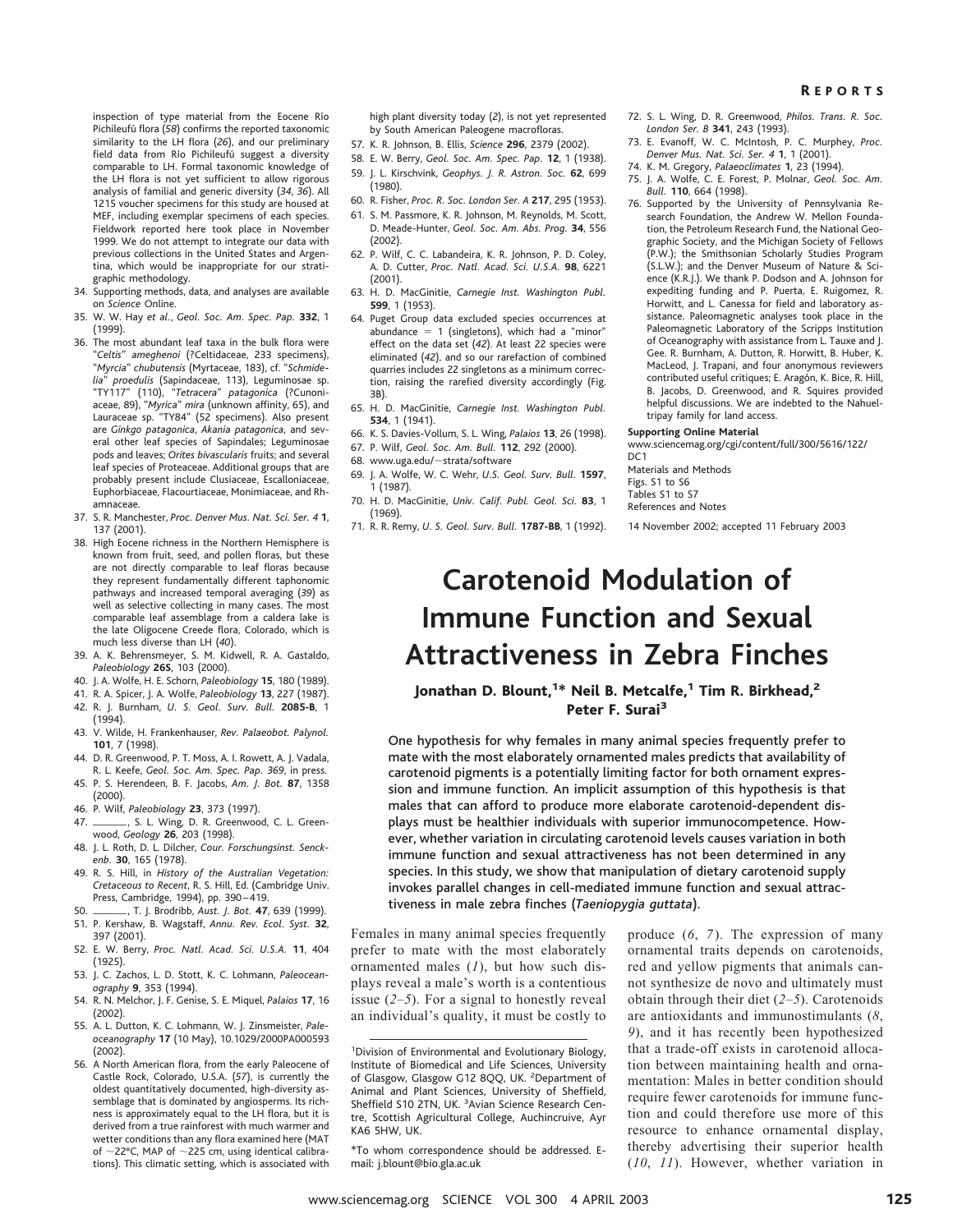2006. The number of grains will be limited  $(\sim 100$  interstellar and  $\sim 1000$  cometary grains), but but determination of cosmic ray exposure ages of interstellar dust, cometary GEMS/IDPs, and crystalline silicates will be very revealing.

Techniques are also being developed to identify, in samples collected in Earth orbit, those grains that are true interstellar dust grains among IDPs that may have been processed in the solar system (*14*). Collectors in Earth orbit using such techniques would provide a relatively cheap way to collect large samples of "fresh" interstellar dust. Moreover, this would yield IDPs that have not been exposed and altered by the heating events associated with their entry into Earth's atmosphere.

Studies of captured IDPs and "interstellar" dust will help to address the issue of the presolar nature of GEMS and the origin of comets and will be an important step toward putting the planetary formation jigsaw puzzle together on a "grain-by-grain" basis.

#### **References**

- 1. J. S. Mathis, Annu. Rev. Astron. Astrophys. **28**, 37 (1990).
- 2. S. Messenger, L. P. Keller, F. J. Stadermann, R. M.Walker, E. Zinner, Science **300**, 105 (2003); published online 27 February 2003 (10.1126/science.1080576).
- 3. R. S. Lewis, M. Tang, J. F. Wacker, E. Anders, E. Steel, Nature **326**, 160 (1987).

4. J. P. Bradley, Science **265**, 925 (1994).

- 5. V. Smith, D. Lambert, Astrophys. J. Suppl. Ser. **72**, 387 (1990).
- 6. A. I. Boothroyd, I.-J. Sackmann, Astrophys. J. **510**, 232 (1999).
- 7. B. S. Meyer, T. A. Weaver, S. E. Woosley, Meteoritics **30**, 325 (1995).
- 8. S. Amari, E. Zinner, R. S. Lewis, Astrophys. J. **447**, L147 (1995).
- 9. J. Crovisier et al., Science **275**, 1904 (1997).
- 10. M. Hanner, Space Sci. Rev. **90**, 99 (1999).
- 11. K. Malfait et al., Astron. Astrophys. **332**, L25 (1998).
- 12. D. Bockelee-Morvan et al., Astron. Astrophys. **384**, 1107 (2002).
- 13. B. Reipurth, J. Bally, Annu. Rev. Astron. Astrophys. **39**, 403 (2001).
- 14. G. Dominguez, A. J. Westphal, M. L. F. Phillips, S. M. Jones, in preparation.
- 15. F. H. Shu, H. Shang, T. Lee, Science **271**, 1545 (1996).

#### ECOLOGY

# **Refuting Refugia?**

Sandra Knapp and James Mallet

**According to Charles Darwin, the origin of species was "the mystery of mysteries" (***1***). If so, then the Neotronical (Central and South American)** origin of species was "the mystery Neotropical (Central and South American) forests, which harbor more plant species than the tropics of Asia and Africa combined (*2*), are the most mysterious of all. On page 122 of this issue, Wilf *et al.* (*3*) show that this massive diversification was active by the early Eocene, 52 million years ago. High plant species diversity in the Neotropics is clearly ancient.

Many biologists in the mid-20th century assumed that speciation occurred only in geographically separated populations. South America, with its continuous belt of rainforest and superfluity of species, might seem to contradict the idea of such "allopatric" speciation. In the 1960s, biologists applied the temperate-zone model of ice-age refugia to explain this enigma, rather than reevaluating the central role of allopatry in speciation theory (*4*).

It had long been recognized that animal and plant ranges must have contracted while ice-sheets spread over the Northern Hemisphere. General cooling, sea-level reductions, and the locking up of much of the planet's water in greatly extended polar ice caps are thought to have caused extensive aridity worldwide. Fossil sand dunes, pollen samples from sediment in high-elevation lake-beds, and "stone lines" (strata suggesting periods of high erosion expected during arid periods) all suggested that

arid climates may have prevailed in the Neotropics during much of the Pleistocene (1.64 million to 10,000 years ago).

Modern geographic patterns of differentiation and speciation across the Neotropical forest also hinted at past allopatry. If, during dry periods, rainforest became restricted to refuges scattered across tropical America, the allopatry deemed necessary for speciation could have occurred in waves throughout the Pleistocene. This



"refugium theory" was proposed to explain both geographic variation within species and overall high species diversity (*4*). From the 1970s, the Neotropical

refugium model accumulated many critics. If natural selection drives speciation, then gene flow will not affect diversification in areas that are much larger than the per-generation dispersal range of individuals; thus, "parapatric" speciation (geographic speciation while populations remain in contact, or "isolation by distance") is as plausible as allopatric speciation (*5*). Furthermore, the geographic ranges of Amazonian birds may require no historical refugium explanation because random placement produces similar distributions (*6*). An analysis



**Where do all the species come from?** The diversity of the vast Neotropical rainforests has spawned numerous theories of origin, mostly based on climate change during the Pleistocene.

S. Knapp is in the Department of Botany, The Natural History Museum, London SW7 5BD, UK. E-mail: s.knapp@nhm.ac.uk J. Mallet is in the Department of Biology, University College London, London NW1 2HE, UK. E-mail: j.mallet@ucl.ac.uk